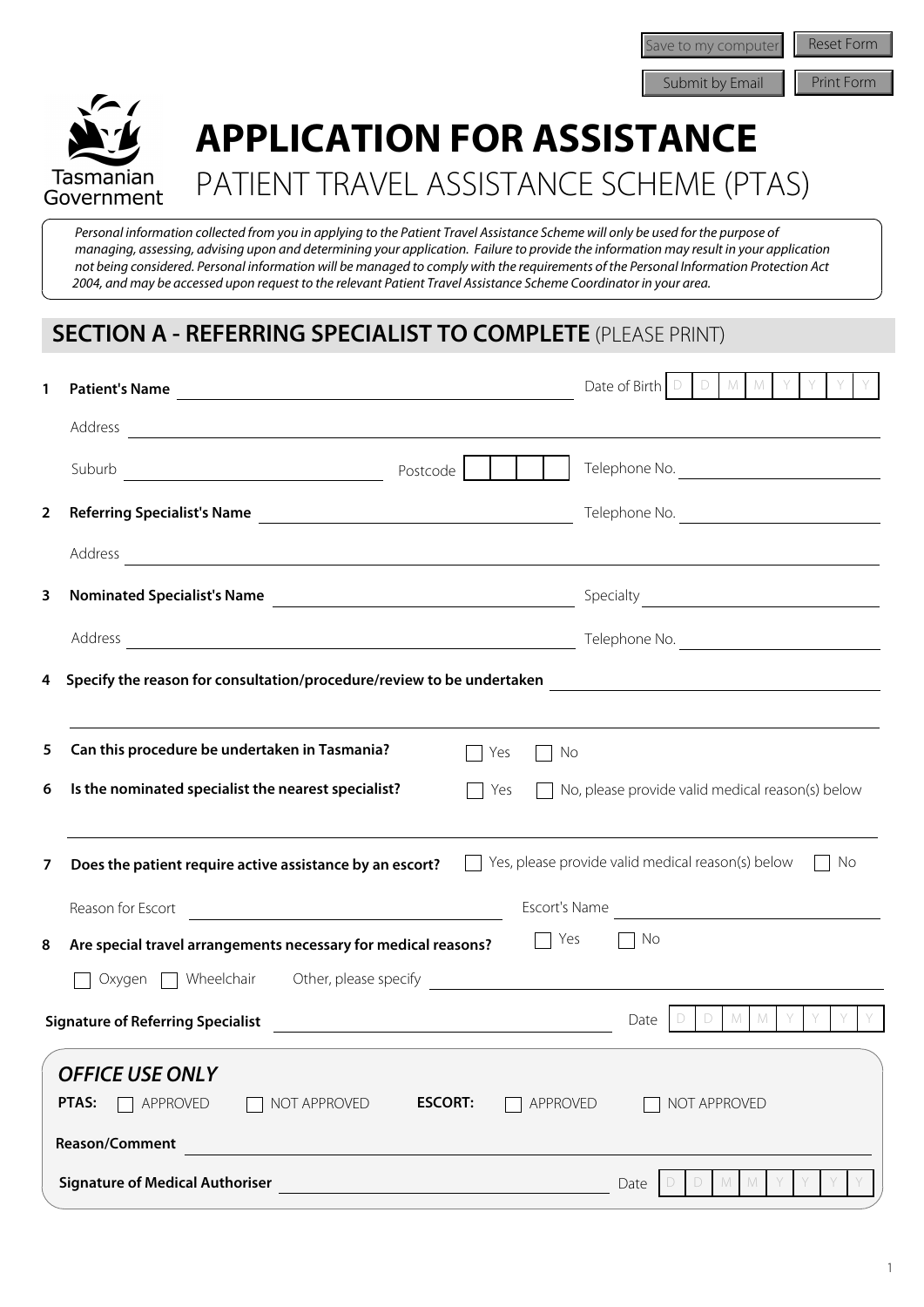## **SECTION B - PATIENT TO COMPLETE** (PLEASE PRINT)

| 2 Preferred Contact Method<br>(please select at least one)                                                                                                                                                                                                                                                                                                                    |                      |   |   | Home Phone            | Work Phone |                                                                                                                                    | Mobile |                           |   |    | <u> 1980 - Johann Barn, mars ann an t-Amhain Aonaich an t-Aonaich an t-Aonaich ann an t-Aonaich ann an t-Aonaich</u> |  |
|-------------------------------------------------------------------------------------------------------------------------------------------------------------------------------------------------------------------------------------------------------------------------------------------------------------------------------------------------------------------------------|----------------------|---|---|-----------------------|------------|------------------------------------------------------------------------------------------------------------------------------------|--------|---------------------------|---|----|----------------------------------------------------------------------------------------------------------------------|--|
| Email                                                                                                                                                                                                                                                                                                                                                                         |                      |   |   |                       |            |                                                                                                                                    |        |                           |   |    |                                                                                                                      |  |
| <b>3 Appointment Date</b>                                                                                                                                                                                                                                                                                                                                                     |                      | D | M | M                     |            |                                                                                                                                    |        | 4 Appointment Time        |   |    |                                                                                                                      |  |
| If a refund is expected, please complete bank details below and note that Electronic Fund Transfer (EFT) is the<br><b>ONLY method of reimbursement.</b>                                                                                                                                                                                                                       |                      |   |   |                       |            |                                                                                                                                    |        |                           |   |    |                                                                                                                      |  |
|                                                                                                                                                                                                                                                                                                                                                                               |                      |   |   |                       |            |                                                                                                                                    |        |                           |   |    |                                                                                                                      |  |
| Account holder's address                                                                                                                                                                                                                                                                                                                                                      |                      |   |   |                       |            |                                                                                                                                    |        |                           |   |    |                                                                                                                      |  |
| Name of bank, building society or credit union                                                                                                                                                                                                                                                                                                                                |                      |   |   |                       |            |                                                                                                                                    |        |                           |   |    |                                                                                                                      |  |
|                                                                                                                                                                                                                                                                                                                                                                               |                      |   |   |                       |            |                                                                                                                                    |        |                           |   |    |                                                                                                                      |  |
| <b>BSB</b>                                                                                                                                                                                                                                                                                                                                                                    |                      |   |   |                       |            | Account number                                                                                                                     |        |                           |   |    |                                                                                                                      |  |
|                                                                                                                                                                                                                                                                                                                                                                               |                      |   |   |                       |            | I certify that the above information is correct, the expenditure shown was actually incurred and the financial assistance relating |        |                           |   |    |                                                                                                                      |  |
|                                                                                                                                                                                                                                                                                                                                                                               |                      |   |   |                       |            |                                                                                                                                    | Date   | D                         | M | M  |                                                                                                                      |  |
|                                                                                                                                                                                                                                                                                                                                                                               |                      |   |   |                       |            |                                                                                                                                    |        |                           |   |    |                                                                                                                      |  |
| <b>Travel Details</b><br>1.<br>(Receipts/Tickets required except using private car)                                                                                                                                                                                                                                                                                           |                      |   |   |                       |            |                                                                                                                                    |        |                           |   |    |                                                                                                                      |  |
| Private Car $\frac{1}{2}$                                                                                                                                                                                                                                                                                                                                                     |                      |   |   | Bus                   |            |                                                                                                                                    |        |                           |   |    |                                                                                                                      |  |
| Plane<br>\$                                                                                                                                                                                                                                                                                                                                                                   |                      |   |   | Other                 | \$         |                                                                                                                                    |        |                           |   |    |                                                                                                                      |  |
| 2 Accommodation Details<br>(Receipts required including names of persons accommodated and costs)                                                                                                                                                                                                                                                                              |                      |   |   |                       |            |                                                                                                                                    |        |                           |   |    |                                                                                                                      |  |
|                                                                                                                                                                                                                                                                                                                                                                               | <b>No. of Nights</b> |   |   | <b>Rate Per Night</b> |            | <b>Amount Paid</b>                                                                                                                 |        |                           |   |    |                                                                                                                      |  |
| Patient                                                                                                                                                                                                                                                                                                                                                                       |                      |   |   | $\frac{1}{2}$         |            | $\sim$ $\sim$                                                                                                                      |        |                           |   |    |                                                                                                                      |  |
| Escort                                                                                                                                                                                                                                                                                                                                                                        |                      |   |   | $\sim$                |            | $\mathsf{\$}$                                                                                                                      |        |                           |   |    |                                                                                                                      |  |
|                                                                                                                                                                                                                                                                                                                                                                               |                      |   |   |                       |            |                                                                                                                                    |        | Sub Total<br>Deduction \$ |   | Ŝ. |                                                                                                                      |  |
| to that expenditure has not been received or claimed from a registered Medical Benefits organisation or in respect of any claim<br>for Third Party Compensation, e.g. MAIB, DVA or Workers Compensation.<br>I understand that my claim must be approved by the Medical Authoriser.<br><b>Signature of Patient</b><br>(Parent/Guardian)<br><b>OFFICE USE ONLY</b><br>Cost Code |                      |   |   |                       |            |                                                                                                                                    |        | <b>TOTAL</b>              |   |    |                                                                                                                      |  |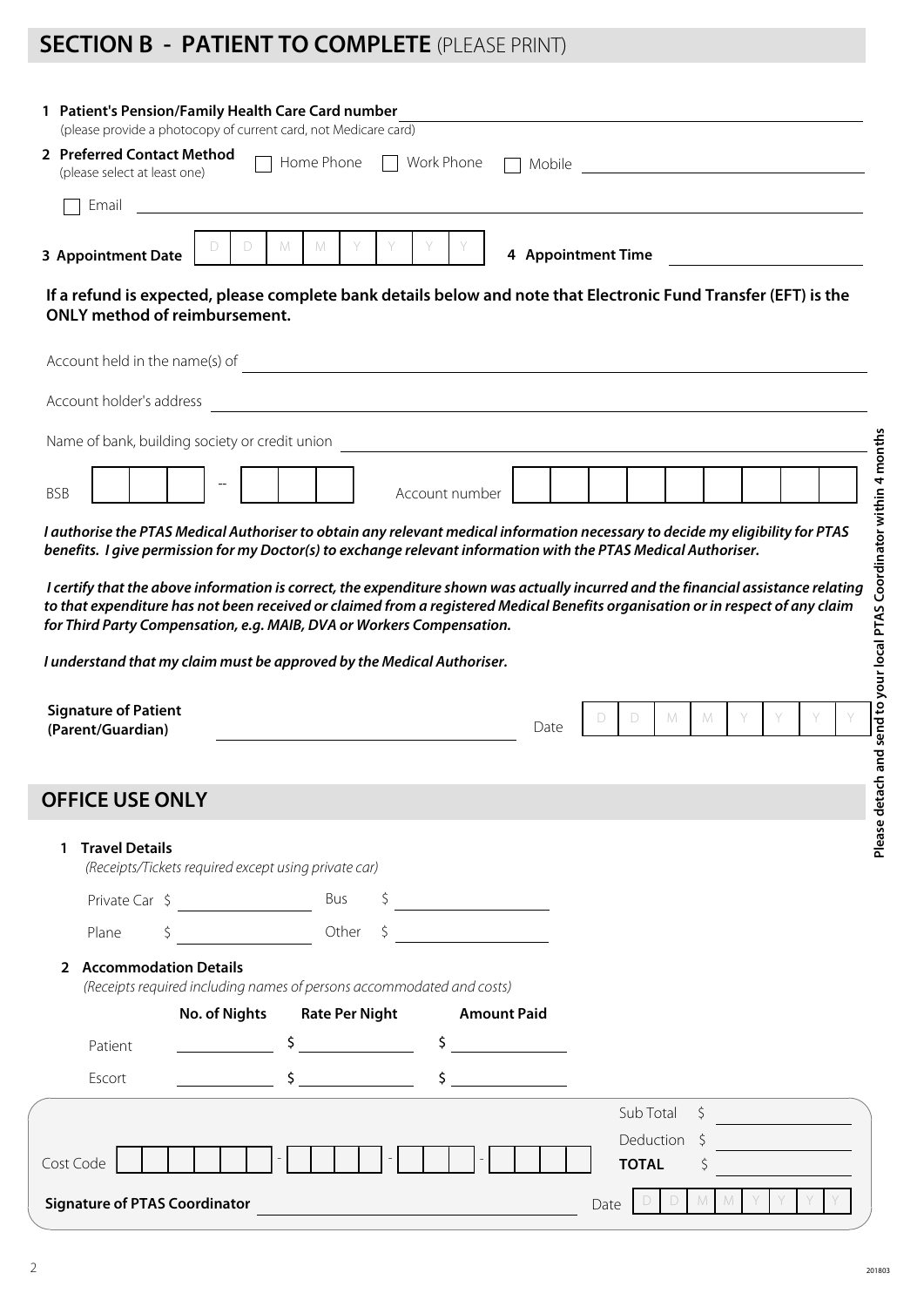

# PATIENT TRAVEL ASSISTANCE SCHEME (PTAS)

#### *Note to Patient: Please ensure the specialist completes this section during your visit for treatment*

Personal information collected from you in applying to the Patient Travel Assistance Scheme will only be used for the purpose of  *managing, assessing, advising upon and determining your application. Failure to provide the information may result in your application not being considered. Personal information will be managed to comply with the requirements of the Personal Information Protection Act 2004, and may be accessed upon request to the relevant Patient Travel Assistance Scheme Coordinator in your area.*

### **SECTION C - NOMINATED SPECIALIST TO COMPLETE** (PLEASE PRINT)

| 1              | <b>Specialist's Name</b>                 |           |  |  |  |  | Telephone No. |  |      |  |  |  |  |  |  |  |  |
|----------------|------------------------------------------|-----------|--|--|--|--|---------------|--|------|--|--|--|--|--|--|--|--|
|                | Address                                  |           |  |  |  |  |               |  |      |  |  |  |  |  |  |  |  |
| $\overline{2}$ | <b>Consultation/Procedure undertaken</b> |           |  |  |  |  |               |  |      |  |  |  |  |  |  |  |  |
|                |                                          |           |  |  |  |  |               |  |      |  |  |  |  |  |  |  |  |
| 3 <sup>7</sup> | Length of stay for medical reasons       | Date from |  |  |  |  |               |  | to   |  |  |  |  |  |  |  |  |
| 4              | Length of inpatient stay                 | Date from |  |  |  |  |               |  | to   |  |  |  |  |  |  |  |  |
|                | <b>Signature of Specialist</b>           |           |  |  |  |  |               |  | Date |  |  |  |  |  |  |  |  |

If travelling INTERSTATE, a separate application form must be lodged for each return journey of the patient.

If travelling within Tasmania, this form can be used for multiple visits to the ONE specialist or treatment centre.

| From | <b>Total Length of Stay</b><br>To | Procedure<br>(e.g. Consult, Pre-admission, Surgery, Post-op) | <b>Specialist's Signature</b> |
|------|-----------------------------------|--------------------------------------------------------------|-------------------------------|
|      |                                   |                                                              |                               |
|      |                                   |                                                              |                               |
|      |                                   |                                                              |                               |
|      |                                   |                                                              |                               |
|      |                                   |                                                              |                               |
|      |                                   |                                                              |                               |
|      |                                   |                                                              |                               |
|      |                                   |                                                              |                               |
|      |                                   |                                                              |                               |
|      |                                   |                                                              |                               |

Note: The patient must return this form to the PTAS Coordinator within four (4) months from the date of first visit.

### *PATIENT DETAILS*

Date of birth

**Name**

**IMPORTANT: Please attach all original tickets/receipts.**